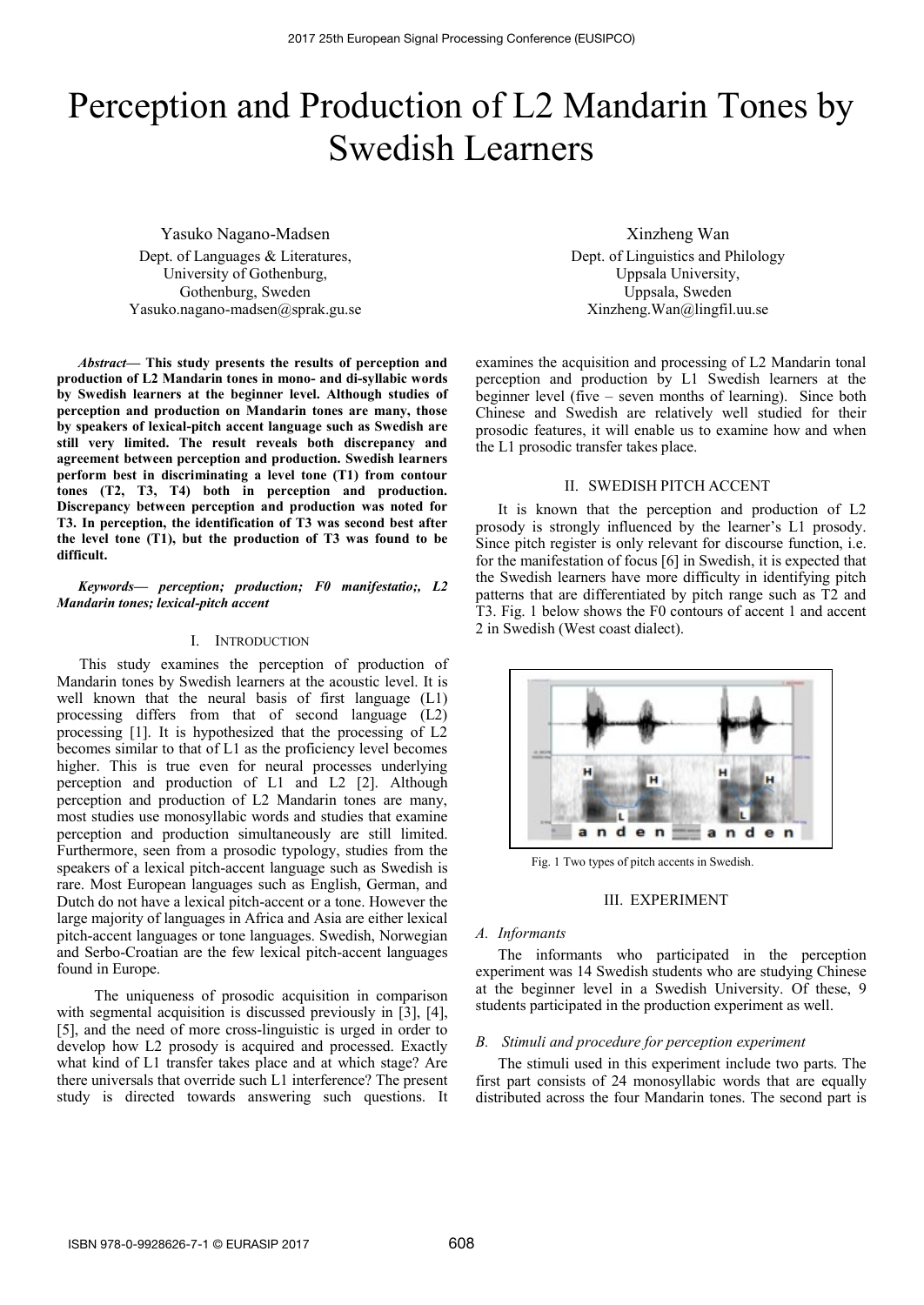16 disyllables representing all the 16 possible different combinations of the four tones in Mandarin. One female native speaker of Chinese read the stimuli twice and the subjects were asked to differentiate the tones after listening to the stimuli. After the monosyllabic words, the subjects listened to the 16 disyllabic words, each of which was also read twice. The present paper uses part of the experiment reported earlier in [7].

#### *C. Stimuli and procedure for the production experiment*

Nine students were asked to produce the mono- and disyllabic words that differ in tones. The reading list consists of /ma/ with the four lexical tones as well as 16 disyllabic words of all the possible tone combinations. Each student repeated the monosyllabic word five times and disyllabic words twice. Altogether, 468 tokens were obtained for the production data. The students did not listen to or imitate the stimuli beforehand. The recorded data was judged by two native Chinese speakers who are also teachers of Chinese. The acoustic analysis was conducted by using PRAAT and SUGI on the PC and pitch range was exhibited in logarithmic scale.

#### IV. RESULTS

#### *A. Perception*

Altogether, 560 tokens were obtained from 14 listeners for the perception experiment. The results are presented in Table 1 below. As for the monosyllabic words, the correct identification score was in the order of  $T3 > T1 > T4 > T2$ . The error rates are high for T2 and T4 but it decreases thereafter. A one-way ANOVA with Level (1, 2, 3) as between subject factor revealed a significant effect of Level in perceiving T1, T2, and T4 but not T3. Listeners' comments showed that they had relied on the presence of glottalization in discriminating T3.

TABLE I.

| Tone   | <b>IDENTIFICATION OF TONES</b><br>IN MONOSYLLABIC WORDS (%) |        |        |        |  |
|--------|-------------------------------------------------------------|--------|--------|--------|--|
|        | Tone 1                                                      | Tone 2 | Tone 3 | Tone 4 |  |
| Tone 1 | 89                                                          |        |        |        |  |
| Tone 2 |                                                             | 62     | 23     |        |  |
| Tone 3 |                                                             |        | 98     |        |  |
| Tone 4 | 10                                                          |        |        | 76     |  |

The results of the perception experiment for the first syllable in disyllabic words are presented in Table 2 below. The results differ from those of the mono-syllabic words. (cf. Table I). Here it is T1 that shows the best identification score while other tones are considerably more difficult to be identified. The misperception found for the monosyllabic words (T2 >T3) was also present in this position. Other frequent misperception were  $T3 > T4$  and  $T4 > T1/2$ .

The results of the perception experiment for the second position in disyllabic words are presented in Table 3 below.

Here, the perception pattern is similar to that of the monosyllabic words except that T3 does not score high in this position. In this position, misperception as T4 (falling) increases.

TABLE II.

| Tone   | <b>IDENTIFICATION OF TONES</b><br>1 <sup>st</sup> SYLLABLE OF DYSYLLABIC WORDS (%) |        |        |        |  |
|--------|------------------------------------------------------------------------------------|--------|--------|--------|--|
|        | Tone 1                                                                             | Tone 2 | Tone 3 | Tone 4 |  |
| Tone 1 | 80                                                                                 | 17     |        |        |  |
| Tone 2 |                                                                                    | 48     | 34     | 10     |  |
| Tone 3 |                                                                                    | 19     | 55     | 26     |  |
| Tone 4 | 20                                                                                 | 25     |        | 50     |  |

TABLE III.

| Tone   | <b>IDENTIFICATION OF TONES</b><br>2 <sup>nd</sup> SYLLABLE OF DYSYLALBIC WORDS (%) |        |        |        |  |
|--------|------------------------------------------------------------------------------------|--------|--------|--------|--|
|        | Tone 1                                                                             | Tone 2 | Tone 3 | Tone 4 |  |
| Tone 1 | 68                                                                                 | 32     |        |        |  |
| Tone 2 |                                                                                    | 45     | 16     | 39     |  |
| Tone 3 |                                                                                    |        | 70     | 25     |  |
| Tone 4 |                                                                                    | 46     |        | 43     |  |

#### *B. Production and perception*

The number of the correct production is summarized and presented together with the results of the perceptual identification score in percent below. As expected, the results are better for monosyllabic words than for disyllabic words. In some categories, the production result is better than the perception, which may look unusual. This might be because of the time lag between the perception experiment and production experiment. Since the perception experiment was conducted anonymously, it was not possible to examine a one to one



correlation for each participant.

Fig.2: Correct perception and production in percent.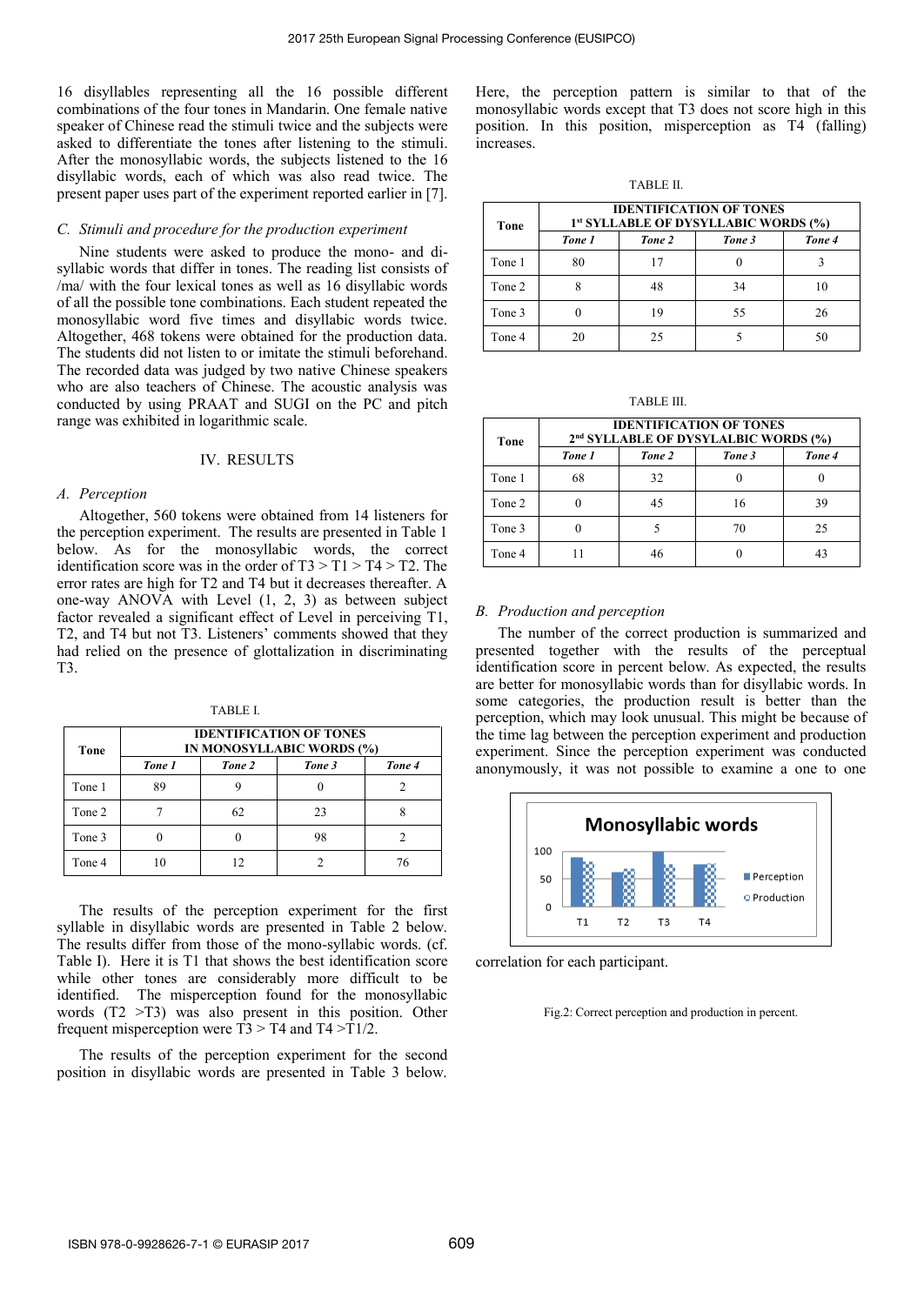

Fig.3: Correct perception and production in percent.



Fig.4: Correct perception and production in percent.

## V. ACOUSTIC CHARACTERISTICS

# *A. F0 manifestation*

Since the production data of disyllabic words are more complicated, only the production data of monosyllabic words are shown and discussed in this session. As for the production data of L2 Mandarin tones, pitch register and contour type are the two basic parameters. Fig. 5 shows the F0 configurations of the Mandarin tones produced by a native speaker. Figs. 6 to 14 show the corresponding F0 configurations by 9 Swedish students.



Fig. 5. F0 contours for Mandarin tones by a native speaker.

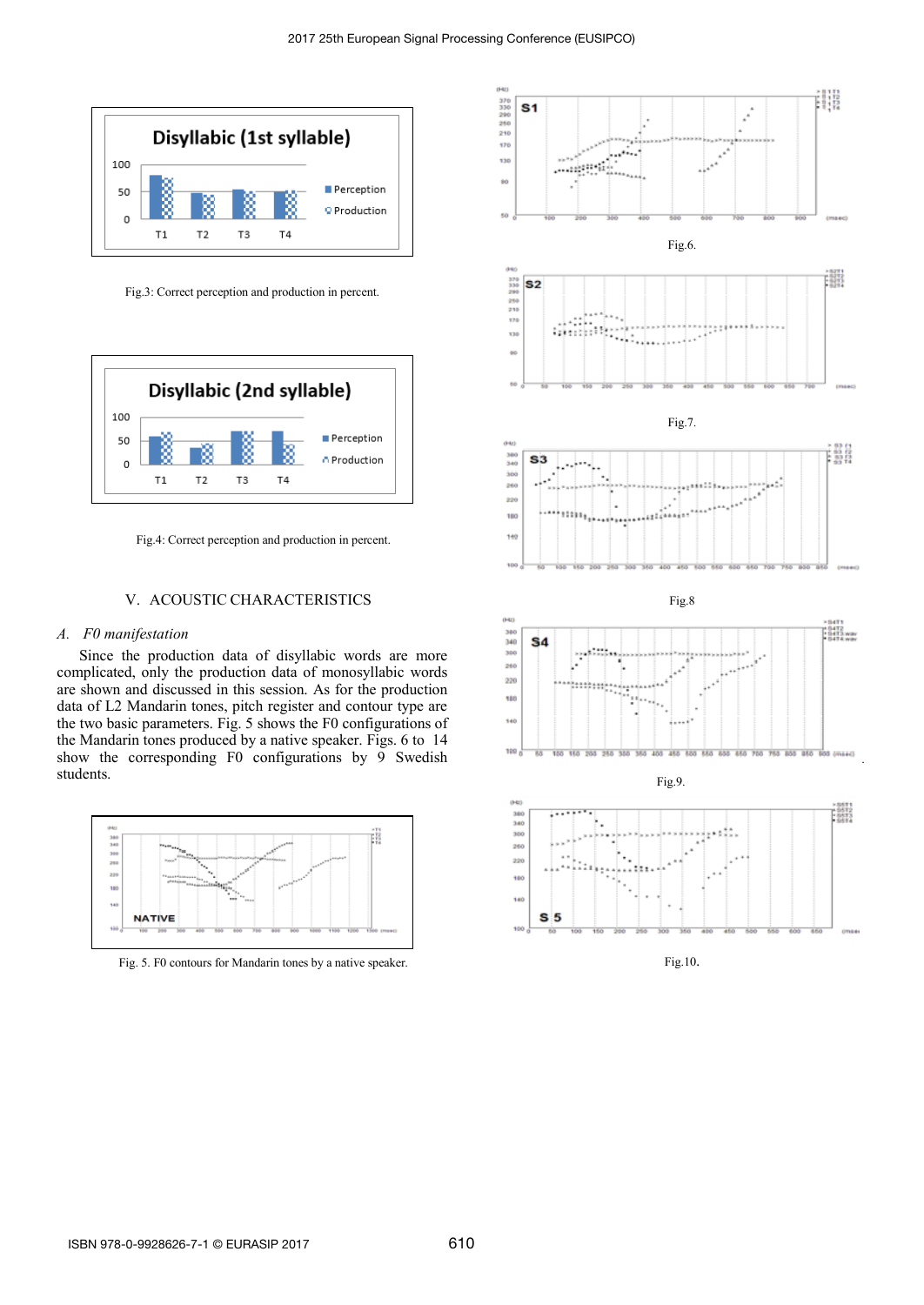

#### *B. Summary of the F0 characteristics*

The tonal spaces for the 9 students were compared and the following points are noted.

 (1) All except one student (S6) differentiated the level tone (Tone 1) from other contour tones. Student 6 used a rising F0 contour for all the four tones, some differing in duration. The contrast between a level tone vs. contour tones can be hypothesized as a first step of Mandarin tone acquisition by Swedish learners.

 (2) Two students (S2 and S9) differentiated a level tone from contour tones with extremely narrow pitch range. In their production, contour tones are not correctly differentiated.

(3) Other six students (S1, S3, S4, S5, S7, S8) differentiated all the four tones correctly with slightly different ways with regard to the use of pitch register, duration, and glottalization.

(4)There are at least three different ways of manifestation in differentiating T2 and T3. The first is to utilize both pitch register/glottalization and timing of the F0 rise like a native speaker (S4, S8). The second is to use only the durational difference (S1, S3, S7), which is a strategy reported for English learners [8]. The third is to use only the difference in pitch register (S5). Although glottalization gives a powerful cue in perception, its use is limited in L2 production since only two speakers (S4, S5) used it.

## VI. DISCUSSION

Swedish learners perform best in discriminating high level pitch (T1) from contour tones both in perception and production despite that Swedish prosodic phonology does not have such a contrast. A similar result was reported even for the perception of L2 Japanese (lexical) pitch accents by Swedish learners. Swedish learners of Japanese perform best in differentiating a high level pitch (unaccented) from a falling pitch (accented) [9]. Hao's experiment with English speakers also report that the most accurately perceived and produced tones were a level tone (T1) and a falling tone (T4) [10]. Assuming that the processing of L2 prosody involves both universal and language specific features, the discriminating ability of (high) level F0 from a contour F0 in both perception and production, can be hypothesized as one of the universals. However, the present study did not agree with Hao's results for English speakers with regard to a falling tone (T4).

Tone 3 shows a discrepancy between perception and production. It has received the highest rate of correctness in the perception task because of the glottalization indicating nontonal cue plays an important role in tone identification. However, in production, the use of glottalization was found to be difficult since only two out of nine students used it. Others have differentiated T3 from T2 by other manifestation strategies such as different duration or different pitch register.

As expected, the dimension of pitch register was found to be difficult both in perception and production for Swedish leaners at the beginner level. This point can be attributed to the L1 influence since pitch register is not part of the lexical contrast in the Swedish prosodic structure.

The results of the present study from Swedish learners are compared with some other studies with different linguistic background as cited in [11], [12]. While they agree that the tonal perception of Mandarin varies depending on the position of the syllable in question, there seems to be little agreement in the results for tones in the first syllable.

Cross-linguistic comparison of perception and production of L2 Mandarin tones shows diverse results. Many of these results are not comparable straightforwardly since the material, method, and procedure are often different. Further crosslinguistic studies that examine perception and production of Mandarin tones simultaneously are desirable. Studies with disyllabic stimuli are also needed.